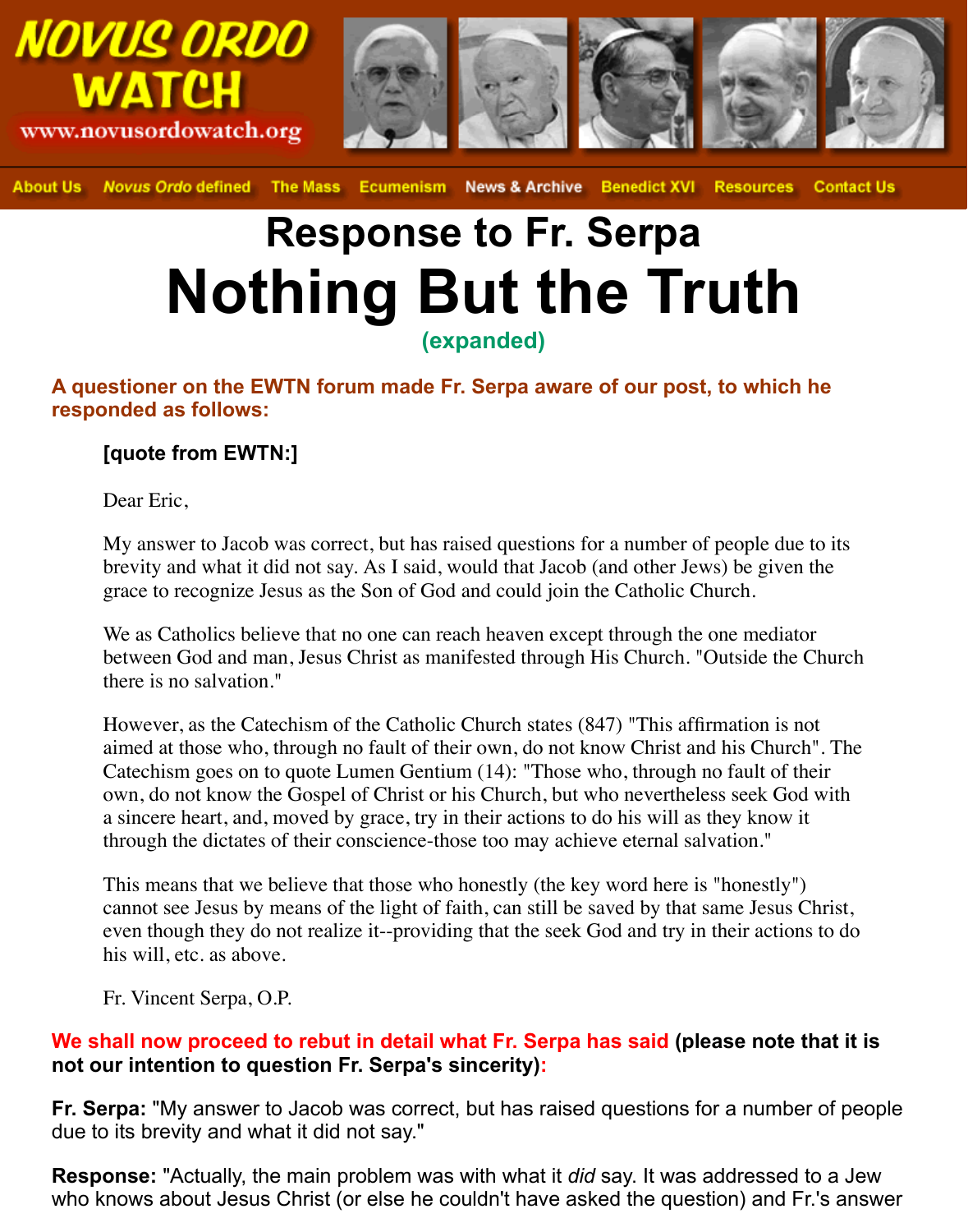and after the end of the war the appointed desolation." This is the final proof for the the Messiah has indeed arrive[d: through the destr](http://novusordowatch.org/story081503.htm)uction of the Temple, it is no lor for the Jews to practice their religion. Christ Jesus proved that He is the Messiah fulfillment of the prophecies about Him and by means of His miracles. The destru Temple at Jerusalem, which took away the old sacrifices forever, was then the "ic cake," if you will--the last and final proof that the Old Covenant was forever over a with! It is no longer possible to be saved in that religion, no matter how "devout" and with! you might be. In fact, St. Paul is clear in his Epistle to the Hebrews: "...without faith impossible to please God" (11:6). Instead of telling Jacob that as long as he is really honest, true, and "devout," his conversion does not matter, Fr. Serpa should have hard-hitting evidence that Jesus is indeed the Messiah, aside from whom no one (see Acts 4:12), and he should have prayed that when he reads the Old Testame might be taken from Jacob's heart (see 2 Corinthians 3:14-15).

**Fr. Serpa:** "As I said, would that Jacob (and other Jews) be given the grace to re Jesus as the Son of God and could join the Catholic Church."

**Response:** Why? If it's true that he can be saved by being a devout Jew, why do want him to convert nonetheless? Here Fr. is being inconsistent. But much worse actually has the audacity to suggest that if Jacob (and other "sincere" Jews) do n Jesus, they do so because they have not been "given the grace" to do so! In othe God's fault! Since God is the one who gives grace, then, if Jacob cannot recogni Messiah, then it's because God didn't give him the grace! *Unbelievable!* In this ca whenever someone who is sincere does not accept Jesus even though the evide it's really because God withholds His grace! So much for the God who "will have **be saved and to come to the knowledge of the truth" (1 Timothy 2:4)! What one say** in the face of such horrible insult to Almighty God?! Now, surely, Fr. Serpa did not insult our Lord, we have no doubt, but *he just did*. The *Novus Ordo* religion gets w priests so far that they don't even realize anymore the implications of what they a saying.

Fr. Serpa: "We as Catholics believe that no one can reach heaven except through mediator between God and man, Jesus Christ as manifested through His Church. Church there is no salvation.'"

**Response:** See, this is nice: throw in an orthodox dogmatic phrase and hope that justice to the perennial doctrine. Unfortunately, Fr. Serpa does not explain here w the Church there is no salvation" *means*. He merely mentions it and prefaces it b we believe no one can be saved except through Jesus. Is Fr. saying that this is a "outside the Church there is no salvation" means? It's quite a bit more restrictive only do you have to believe in Jesus as the Messiah, you also have to be a memi Catholic Church in order to be saved. That excludes infidels, apostates, heretics schismatics. And no, we are not taking a Feeneyite position here. In his encyclica promulgated on April 13, 1791, Pope Pius VI taught: "no one can be in the Chu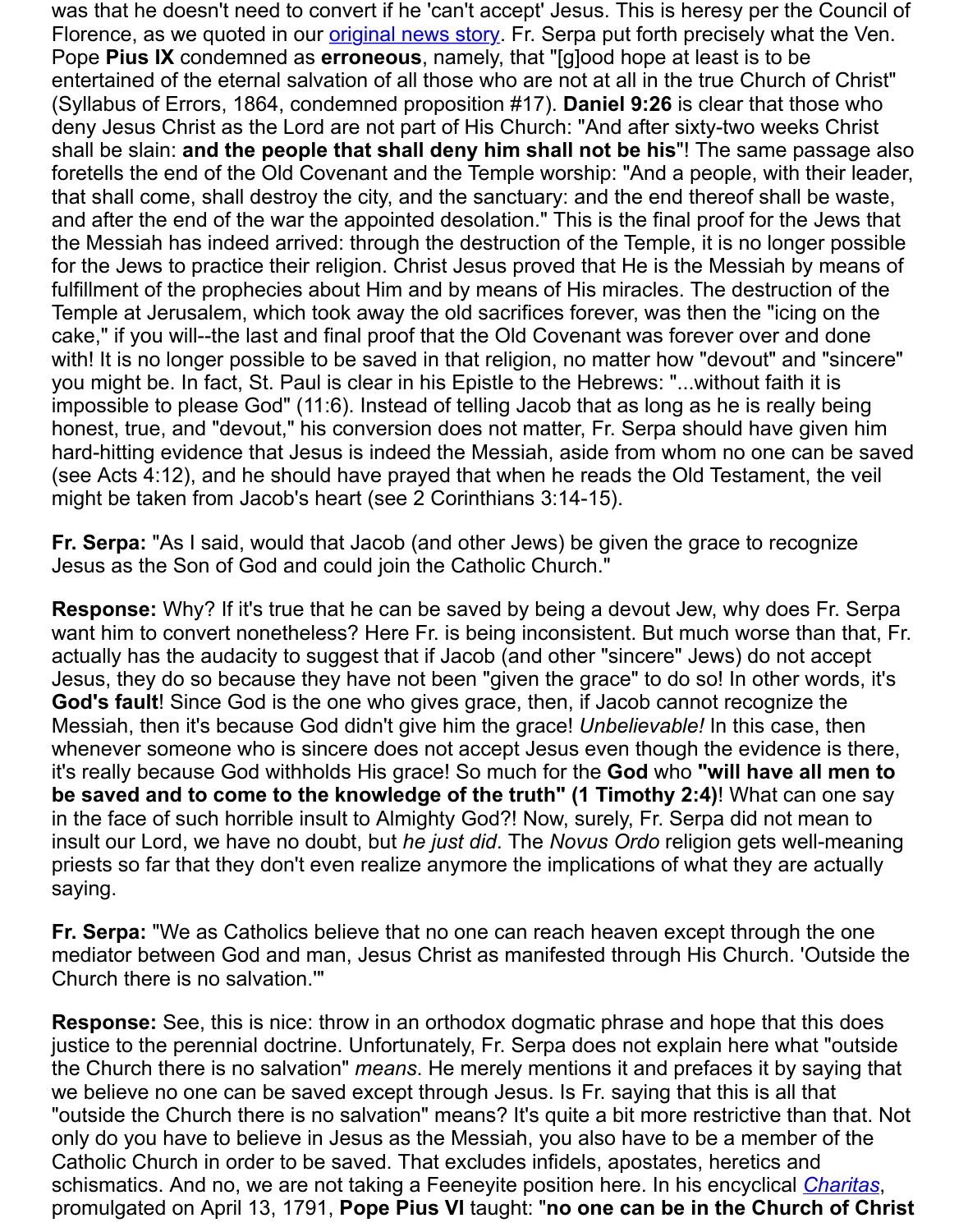**without being in unity with its visible head** and founded on the See of Peter." Still questions, anyone?

**Fr. Serpa:** "However, as the Catechism of the Catholic Church states (847) 'This affirmation is not aimed at those who, through no fault of their own, do not know Christ and his Church'. The Catechism goes on to quote Lumen Gentium (14): 'Those who, through no fault of their own, do not know the Gospel of Christ or his Church, but who nevertheless seek God with a sincere heart, and, moved by grace, try in their actions to do his will as they know it through the dictates of their conscience-those too may achieve eternal salvation.'

**Response:** The question of invincible ignorance is really irrelevant to the issue at hand, as Jacob, the Jew who posted on EWTN's forum, *knows* about Christ and is therefore not ignorant, much less invincibly so. But if Fr. Serpa thought Jacob was invincibly ignorant, then why did he not preach the Gospel to him so that he would be enlightened? Alas, Fr. decided to basically tell him that 'it would be nice if you could become Catholic, but if you can't, don't bother.' But the real clincher comes now:

**Fr. Serpa:** "This means that we believe that those who honestly (the key word here is 'honestly') cannot see Jesus by means of the light of faith, can still be saved by that same Jesus Christ, even though they do not realize it--providing that the[y] seek God and try in their actions to do his will, etc. as above."

**Response:** This "explanation" of invincible ignorance is absolutely unacceptable, because it is false, simply false. Somebody is "invincibly ignorant" of the Gospel when he *does not know about the Gospel through no fault of his own*. But what Fr. Serpa interprets "invincible ignorance" to mean is "not convinced." Fr. is in effect saying that anyone who does not believe in the Gospel, unless he knows he must and refuses to, can be saved, as long as he lives in accordance with his conscience (apparently, it doesn't matter whether his conscience is lax, erroneous, etc.). But this a most pernicious error! This is basically saying there is **"salvation by default"** for all who are sincere and try to be good, except for those who consciously, deliberately refuse to believe and do what they know they need to believe and do in order to be saved. In other words, the path to Heaven is broad and the gate of Heaven is wide; whereas the path to hell is straight and the gate to hell narrow....but this is **precisely the** *opposite* **of the Gospel**: "wide is the gate, and broad is the way that leadeth to destruction, and many there are who go in thereat. How narrow is the gate, and strait is the way that leadeth to life: and few there are that find it!" (St. Matthew 7:13-14). Fr. Serpa's gospel teaches **"salvation by subjective sincerity"** rather than salvation by submission to the objective Truth!

Fr. Serpa confuses invincible ignorance with vincible ignorance; he supposes that all ignorance is invincible. But there is no reason to suppose that any non-Catholic of middle or even lower class status living nowadays in the USA can be said to be invincibly ignorant of the Gospel, given the media and literature out there to educate people. Go to any bookstore or library! If we at *Novus Ordo* Watch are ignorant of Islam, we are vincibly ignorant of that religion. We *could* find out about it but *don't*. If Islam were the true religion, we certainly could not plead invincible ignorance.

So, what has the *Novus Ordo* religion made of the Gospel? If Fr. Serpa were right, **why in the world did Christ send the Apostles to preach the Gospel** and convert souls? Why not simply leave them in all in their "sincere" and "invincibly ignorant" state and, at best, tell them to be *better* Jews, *better* Muslims, *better* Pagans? Ah, this is exactly what Pope John Paul II now preaches, and how many souls is he dragging to hell with it!